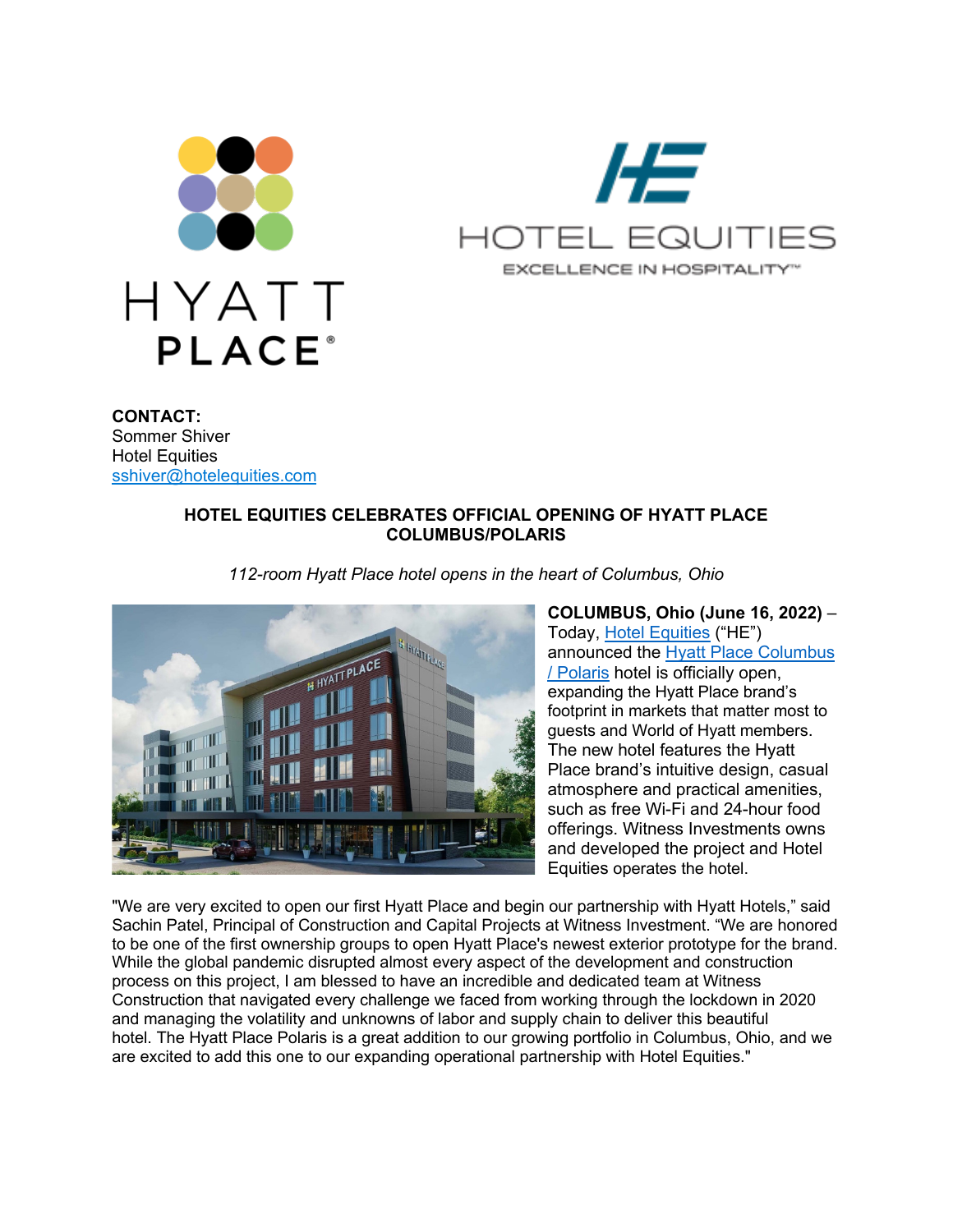Because Hyatt's efforts are grounded in listening and fueled by care, Hyatt Place hotels combine style, innovation and 24/7 conveniences to create an easy to navigate experience for today's multitasking traveler. At Hyatt Place Columbus / Polaris, the hotel offers the perfect home base for an Ohio adventure. Here, you can spend the day touring museums, retail shopping, exploring Top Golf, or venture off to downtown Columbus and stroll along Scioto Mile with its acres of rich parkland.

"Hyatt Place Columbus/Polaris is a tremendous asset to the HE Portfolio," said Joe Viglietta, VP of Operations, "It is located in the heart of Ohio's state capital, Columbus, in close proximity of attractions and the historic Ohio State University campus. The property is walking distance from a hub of popular food and drink spots and is sure to attract traffic from those traveling through the city for both leisure and work."

Hyatt Place Columbus / Polaris offers:

- **112 spacious guestrooms** with separate spaces to sleep, work and play, as well as a Cozy Corner sofa-sleeper
- **Breakfast Bar** featuring hot breakfast items, fresh fruit, steel cut oatmeal, Greek yogurt, and more
- **The Market** serving freshly prepared meals anytime, day or night
- **The Bar** featuring specialty coffees and premium beers, as well as wines and cocktails
- **Necessities** program for forgotten items that guests can buy, borrow or enjoy for free
- **Free Wi-Fi** throughout hotel and guestrooms
- **Event Spaces** offer 2,740 square feet of flexible, high-tech meeting/function space
- **Fitness Center** featuring cardio equipment with LCD touchscreens

"Polaris is a vibrant city, filled with friendly people, great neighborhoods, and an ever-expanding list of great places to visit and things to do or see," said Robert Dunklee, GM of the Hyatt Place Columbus / Polaris. "Our hotel is central to all of them and we are confident that we will exceed guest expectations and provide them with everything they need while visiting our area."

## **HYATT PLACE COLUMBUS/POLARIS LEADERSHIP**

Hyatt Place Columbus/Polaris is under the leadership of General Manager Robert Dunklee and Director of Sales Robert Kapala. In his role, Dunklee is directly responsible for managing the day-to-day operations of the hotel, including overseeing the hotel's associates and ensuring guests encounter the thoughtful service for which the Hyatt Place brand is known. Kapala is responsible for providing sales service and support to travelers and meeting planners frequenting the area.

For more information, please visit hyattplace.com.

## **ABOUT HYATT PLACE**

Hyatt Place hotels combine style, innovation and 24/7 conveniences to create an easy to navigate experience for today's multi-tasking traveler. Guests can enjoy thoughtfully designed guestrooms featuring distinct zones for sleep, work and play, and free flowing social spaces that offer seamless transitions from work to relaxation. With more than 300 locations globally, Hyatt Place hotels offer freshly prepared food around the clock, efficient service and differentiated experiences for World of Hyatt members. For more information, please visit hyattplace.com. Join the conversation on Facebookand Instagram, and tag photos with #HyattPlace and #WhySettle.